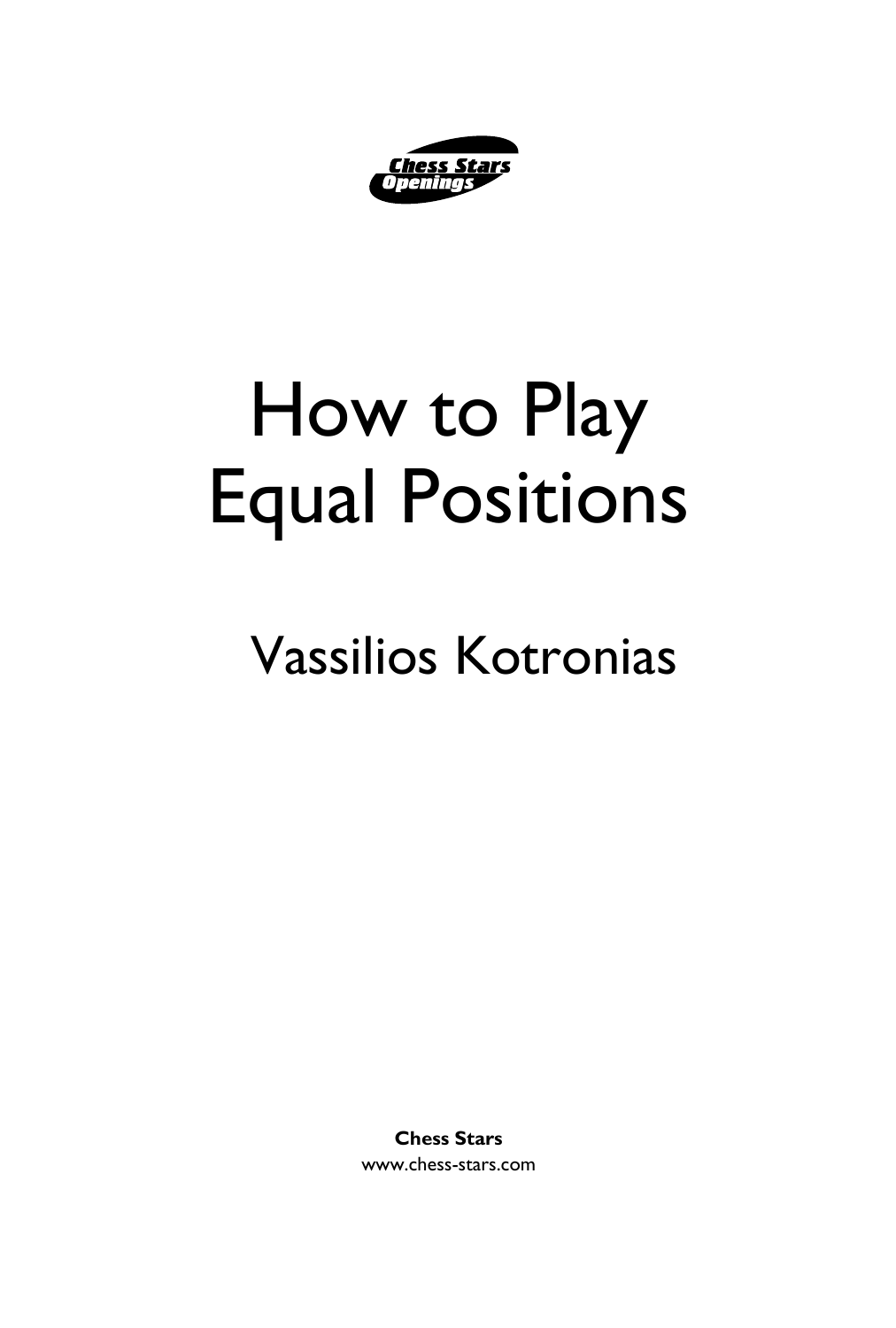How to Play Equal Positions

Editing by Semko Semkov Cover design by Rustam Taichinov and Semko Semkov

Copyright © 2020 by Vassilios Kotronias

Printed in Bulgaria ISBN: 978-619-7188-32-5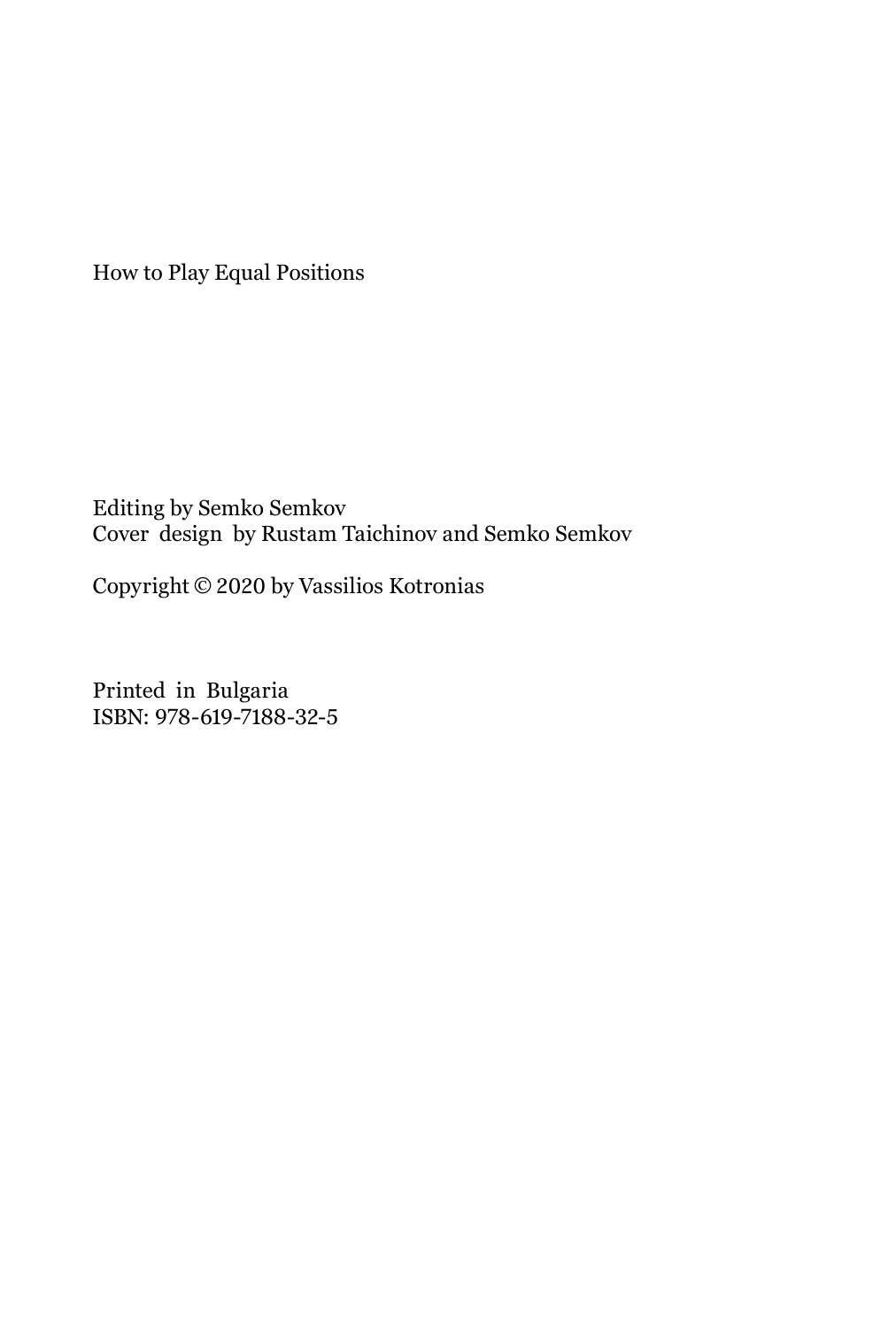### **Contents**

Preface 4

#### **Chapter 1**

Handling equal positions without a clear plan. Rules that govern the play 6

#### **Chapter 2**

Equal positions with a choice of bailing out or playing on. Calculated risk 27

#### **Chapter 3**

Common wise sayings. Do they apply to positions where not much is going on 52 Dealing with the slogan "It is better to play with a wrong plan than no plan whatsoever" 52 Plain-plan vs no-plan situations 79 "Attack is the best defence" syndrome 94

**Chapter 4** Fighting the Fear of Exchanges 145

**Chapter 5**  Long-term Assets 177

#### **Chapter 6**

Overpressing 202

Game Index 227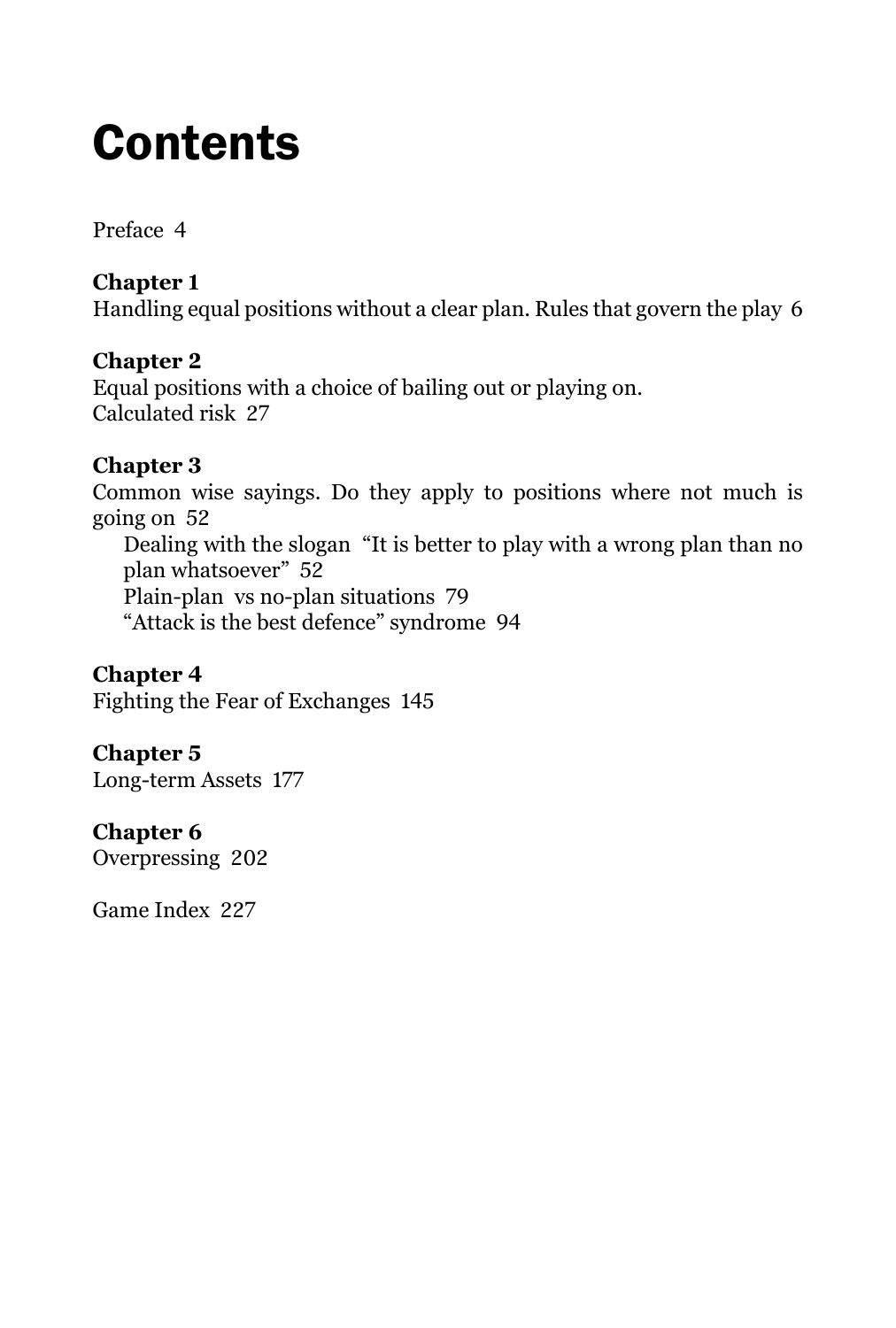### Preface

*"By three methods we may learn wisdom: First, by reflection, which is noblest; Second, by imitation, which is easiest; and third by experience, which is the bitterest."* Confucius

This book aims to spare you a part of the bitter experience and teach you the easiest way – by imitating the example of great players. Of course, I will also provide a fair deal of my own reflections.

**The first steps in chess are easy.** You quickly learn to fight for the centre, to attack and mate the enemy king. Books and trainers teach you a lot of wise things – to develop your pieces quickly, to take open files, to sacrifice for the initiative. You learn basic openings, improve your calculation. All that knowledge brings quick results – most talented could become candidate-masters in two years.

**And then you reach a plateau.** Whatever you do, you cannot make the next step. You can see already enough tactics, you are able to develop initiative, but you horribly "drift" without clear plan and targets. You simply cannot play "equal" positions.

The purpose of this book is to shed some light on the underlying principles that govern "boring" chess positions, bordering on equality. Such positions have gradually become the main dish of nowadays' chess menu because people have increased their level, their stamina, their desire to grind down wins out of nothing.

Chess has definitely changed over the past few decades, becoming more and more dense, energy demanding, technical. To win (or survive, if you so prefer) you need a full arsenal of weapons and a well worked out home front. You have to understand, classify, combine, implement a complex set of rules, find exceptions, and even create new rules out of them.

**I propose a clear streamlined method of thinking in dry equal positions** without longterm plans. It is based mostly on correct evaluation and categorization of the position, and on *move by move* play. We'll see that some widely accepted slogans as "Attack is the best defense" and Marshall's famous remark "a bad plan is better than none at all", are rarely valid.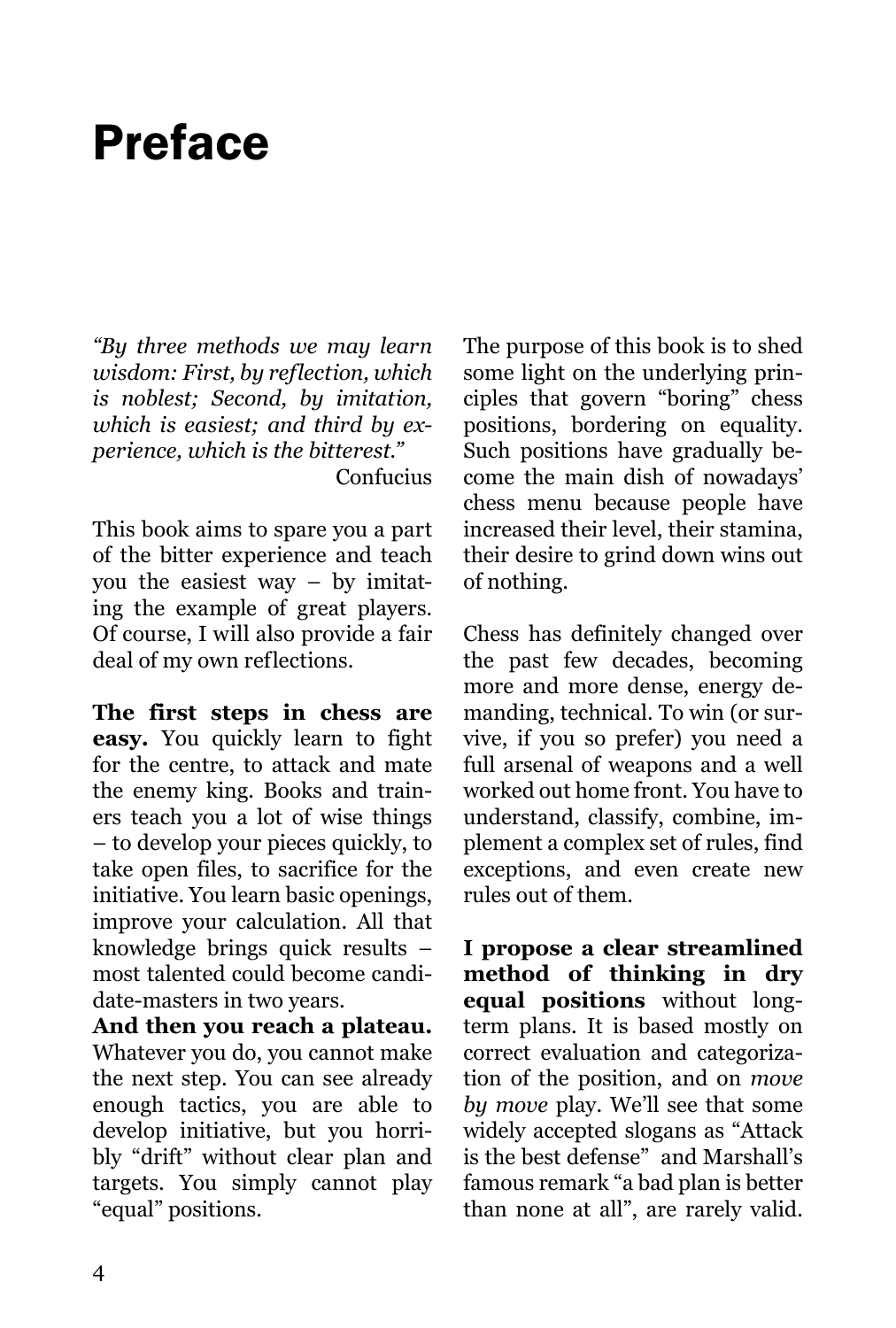#### Foreword

We'll also discuss calculated risk, fear of exchanges and the danger of overpressing.

But most of all we'll discover that dry equal positions could hide a lot of positional subtleties and even top grandmasters fail to cope with them successfully.

The method of playing equal po-

sitions hasn't been covered adequately in chess literature and I would like to thank Semko Semkov for bringing this topic to my attention. It was a pleasure and highly instructive for my chess understanding to analyse the games this book contains. I hope that it will prove so for the readers as well.

> *Vassilios Kotronias Athens, 24/11/2020*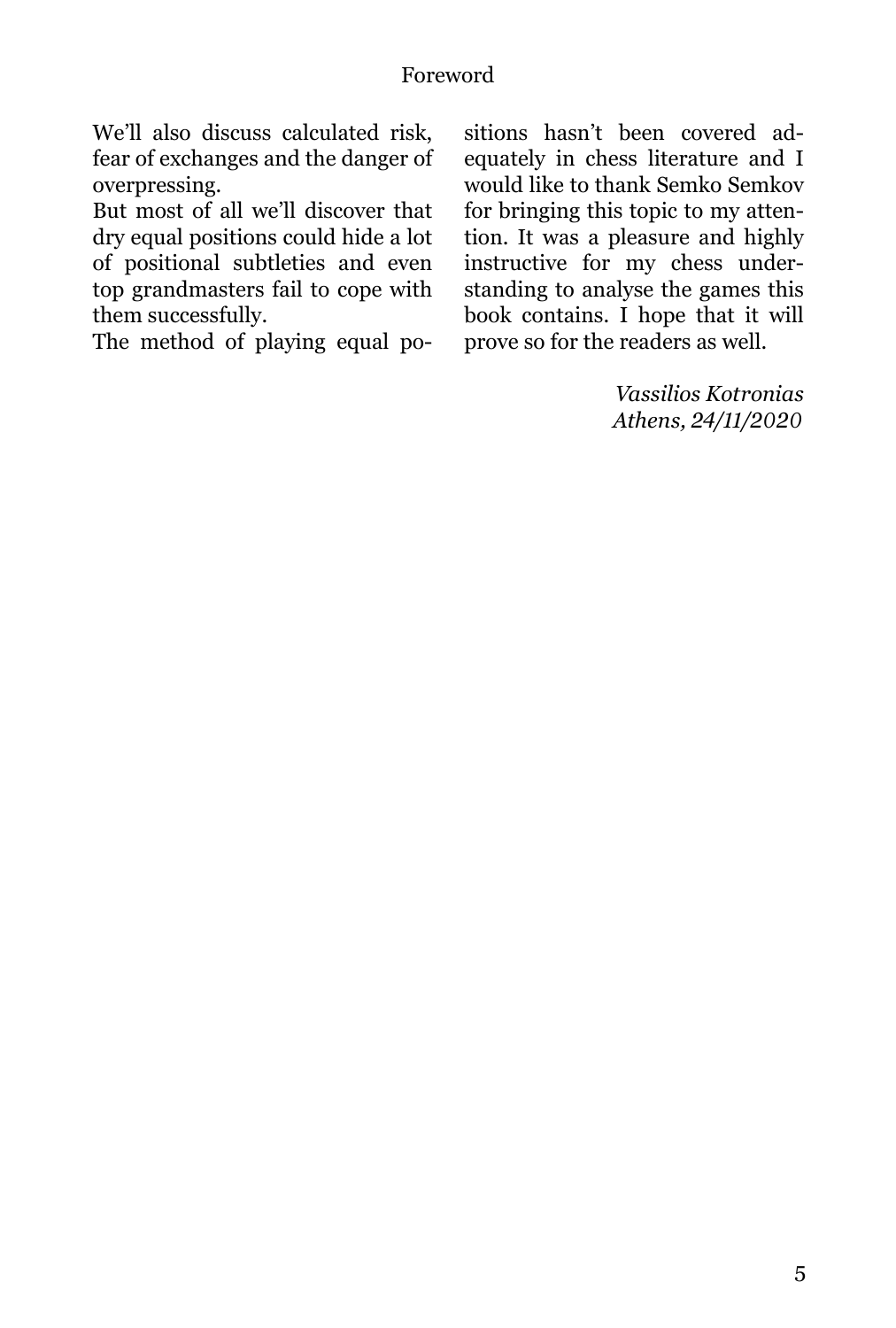### Handling equal positions without a clear plan Rules that govern the play

*"If you don't know where you are going, you'll end up someplace else."* Yogi Berra

#### **Defining the terms**

We should start by making clear what I mean under the term "equal position". It is obviously based on evaluation. However, any evaluation is subjective, and depends on the player's strength. For novices, even pieces could be enough, and for computer engines a lot of crazy positions get "0.00" at a big depth of calculation. So I expect from you fair understanding of chess and a human approach. We are not machines and will never be able to assess the game by "brute force". A position full of complications and life, with great imbalances, isn't "an equal position", even though computers may assess it as "0.00".

The simplest way to define equality is when neither side has strategic or material advantage **and lacks a clear plan to improve**.

The last point is very important games when one has typical play, for instance, the possibility to build a minority attack in a Cambridge-Springs pawn structure, are not subject of this book. A well educated player will seldom "drift" in such situations as he will recall good models to follow.

We are not interested in games with long forced variations either – the player's task is clear and it is up to his calculation abilities to choose the right continuation.

We'll try to improve our handling of dry positions, where it is difficult to find a target.

Look at the following diagram:

#### **Carlsen – Kramnik**

Wijk aan Zee 2019

1.e4 e5 2. bf3 0c6 3. b5 0f6 **4.d3 Bc5 5.c3 d5 6.Nbd2 dxe4 7.dxe4 0-0 8.0-0 曾e7 9.b4 gd6 10.a3 a5 11.Rb1 axb4 12.axb4 ge6 13. He1 Hfd8 14. Fc2 h6** 15. f1  $\overline{2a2}$  16. h2 \ce8 17. hc4 **b5 18.2e3 2e7** 

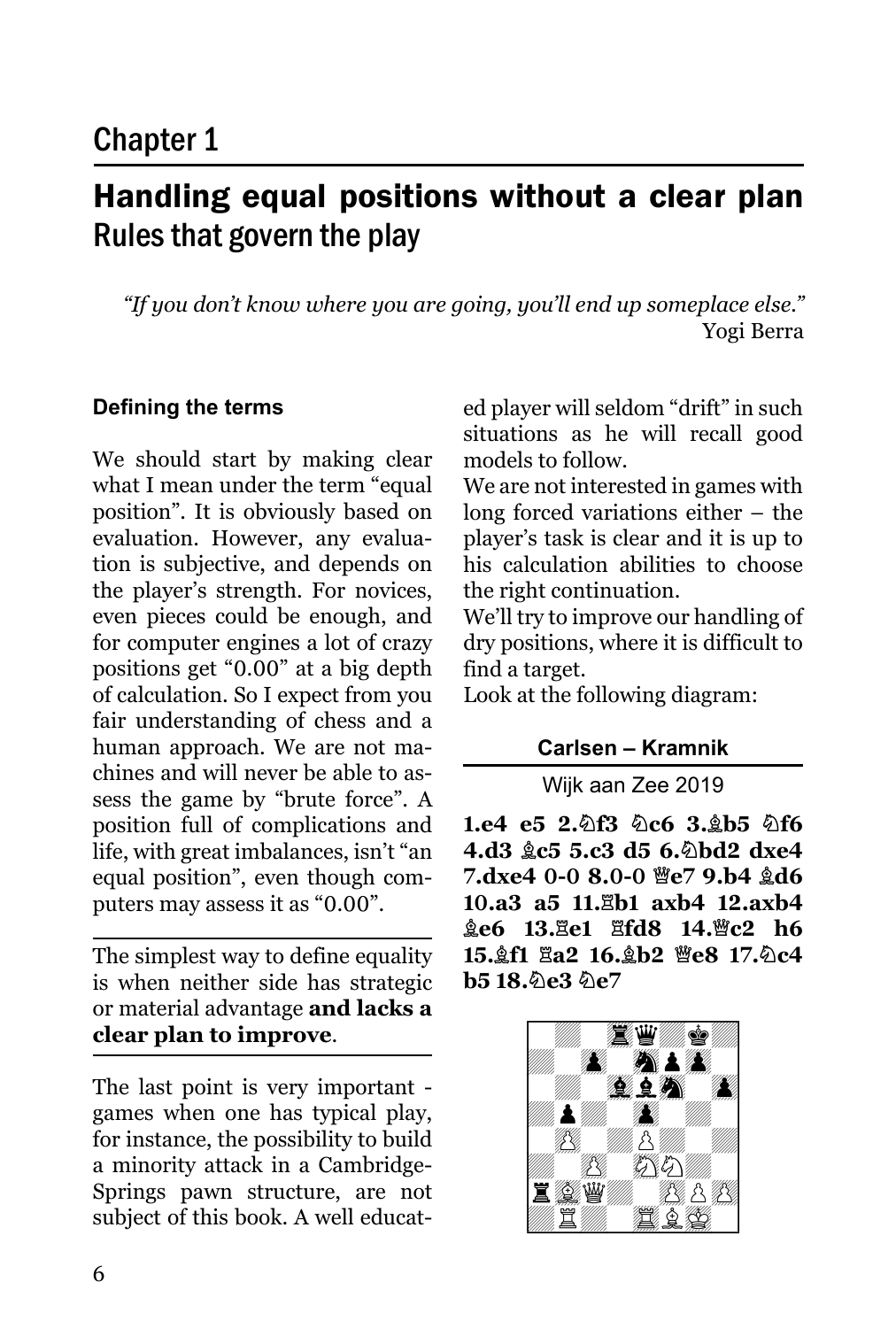An appropriate description for the situation on the board is "equality, without a clear-cut plan for either side to stir up some play". Let's see the arguments:

- The pawn structure is symmetrical.
- Both kings are absolutely safe.
- The possibilities of pawn breaks are extremely limited. They are c3-c4 for White and ...c7-c5 for Black, but these advances cannot be carried out without weakening the respective b-pawns for either side.
- The piece mobility is about equal.
- Space is finely shared between the two sides.

It is extremely difficult in such a situation (for either side) to create winning chances or even some shreds of play. The first thing that comes to my mind is to improve the position of our own pieces and to try to exploit the opponent's movements. What do I mean by that?

There are two kinds of advantages in chess: those of permanent nature and those which are transient or temporary. In both cases the superior side's method of action is standard: In the first case we devise our short-term or long-term plans according to the source of our advantage. In the second case the secret is alertness: the strong player keeps a hungry eye for any tactical opportunity that might pop up, or

any slight uncoordination in the enemy camp that would allow him to transform his minute advantage into something of a more enduring nature. I would say that the approach employed in the second case should be also the key for those who want to excel in creating a playable balance out of an apparently sterile equality. Since the sterile equalities are often based on symmetry, one important thing is to be alert enough to exploit any given opportunity to break it. Or even lure our opponent (within reasonable boundaries) to do it himself. The present game is an example of this particular theme.

#### **19.Ra1**

White doesn't have any illusions about the position. He knows that it is equal and starts with some simple chess, removing the annoying intruder. In doing that, he acknowledges the fact that this may result in an exchange of his central pawn for a wing pawn. However, that would be already some sort of progress from the viewpoint of creating chances, wouldn't it?!

I would have also considered 19. Hed1!? at this point, with the aim of passing the move to Black and keeping more pieces on the board (at least for a while).

Another option is  $19.c4$   $\&$ xb4 20.Rec1, but it is obvious that 20...bxc4 21. xc4 2xc4 22. 2xc4 2016 23. b3 Ma4! 24. Xxa4 Exa4  $25.\&$  cxe5  $\&$ xe5  $26.\&$ xe5  $\&$ d6=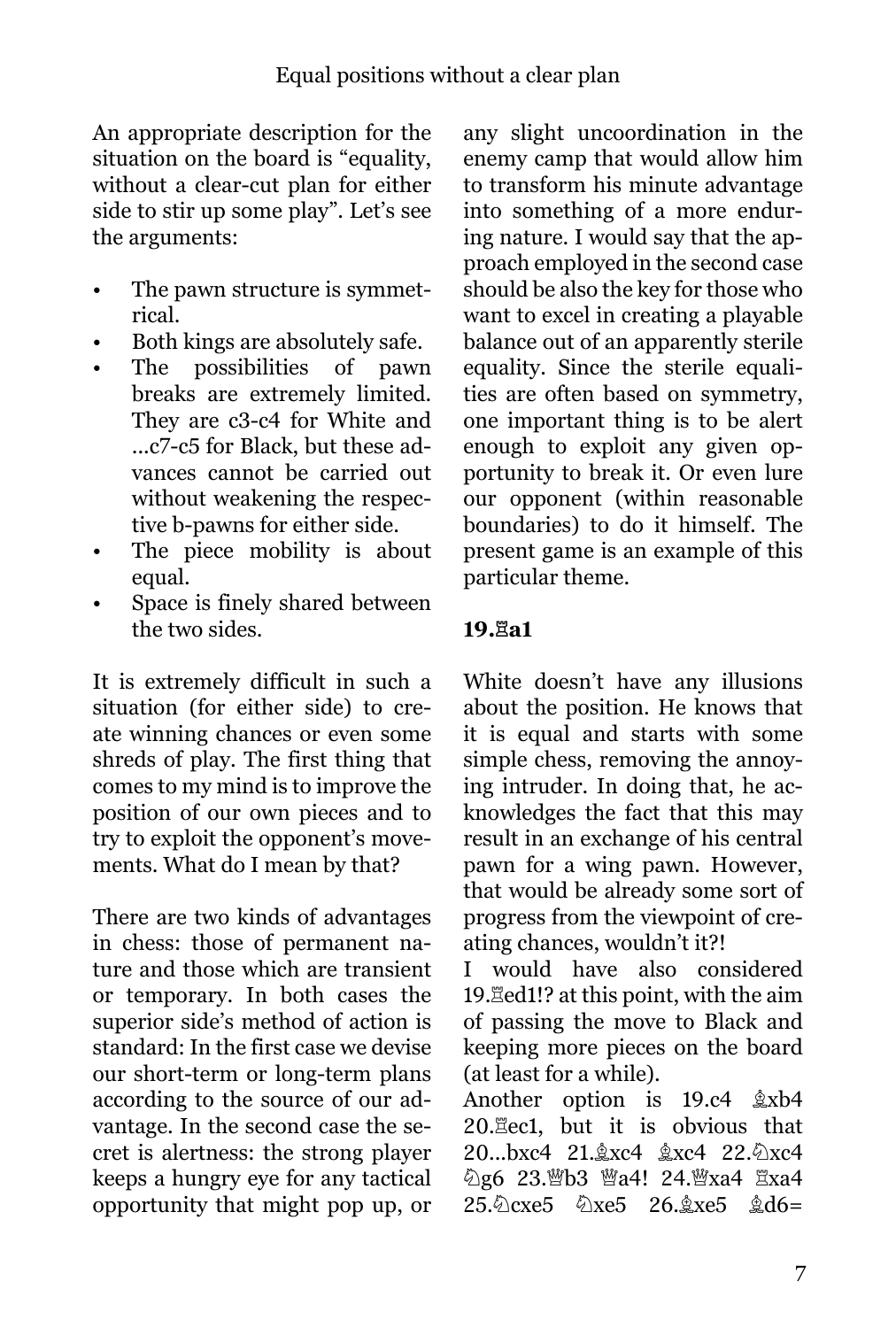#### Chapter 1

leads to a position where neither side can hope for anything more than a draw.

#### **19...Rda8 20.Rxa2 Rxa2 21.Ra1! Rxa1 22.Bxa1**



**22...** 幽a8!?

Black shows that he is ready to take up the gauntlet. This is a duel between a former and a reigning world champion, so obviously both players are out there to prove something. Considering that Vladimir Кramnik is a man who has the courage to vindicate his convictions, his choice isn't surprising. After all Carlsen isn't the only player in the world capable of profiting from imbalances. On the other hand, Black succumbs to the lure as Carlsen was hoping for, allowing him to create a fight out of nowhere.

#### **23. b2 曾xe4**

The question at this point is: How would have Carlsen continued against a more conservative top player who would have been satisfied to keep the symmetry? Or a 2500 player who would be solely

intent on drawing without allowing any imbalances occur? The answer is certainly not easy, but before trying to address it, we first have to take into consideration a couple of things:

A 2500 player would have had a good chance of going wrong at an earlier stage; few chess players in the world can match the level of Kramnik's opening preparation.

Carlsen's reputation as a technician is so powerful that it often works for him. People who have to play him are most often facing this dilemma: Should I allow the position to remain symmetric at the risk of being eventually squeezed, or should I seek counterplay at the earliest opportunity in order to unsettle him? Those two things considered, there is already a good chance that many people would have gone down in flames earlier, or having reached the game position, they would have reacted in Kramnik's manner.

Still, let's suppose that Black chooses a method of play where the symmetry persists. What do we do then? The answer is the most important rule of the book:

#### We start playing **move by move**.

This method should serve us well in such situations and should save us a lot of time on the clock. It would be futile to look for a long-term plan, and even if we came up with one, it would certainly be wrong. A plan makes sense only when we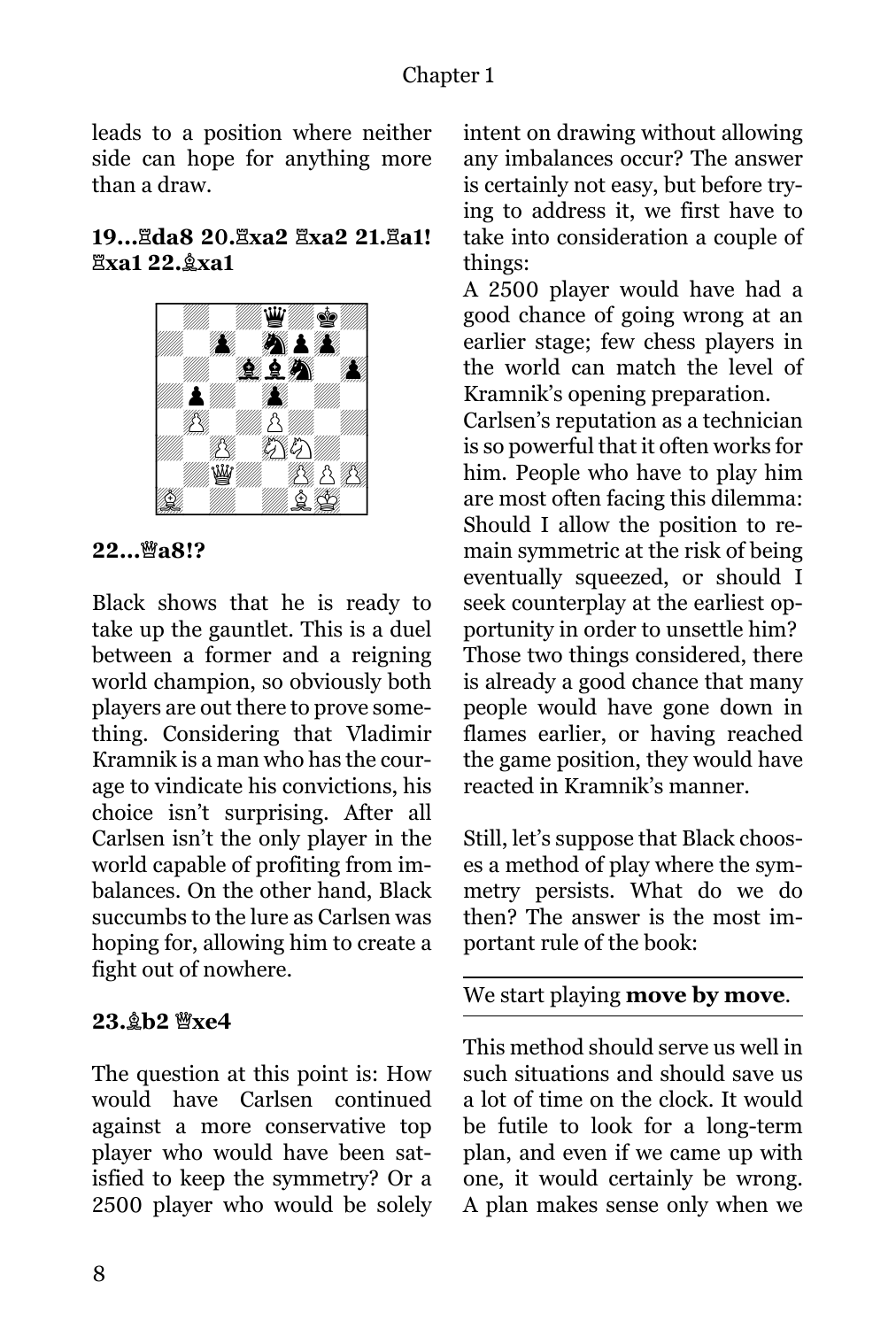sense that the first imbalance has occurred, be it an imbalance in space, in the pawn structure, or in the quantity/quality of the pieces. Let me now try to become more specific.

What do I mean with this **move by move** motto? I'll be discussing this term many times during the book. Let's start here with a short explanation. Playing *move by move*  means that we do not build complex long-term plans or calculate long variations. Instead we make a list of candidate-moves and try to build a variation tree with short, but dense branches.

To give you an idea of what I mean, we should go one move back, to the position after 23. b2. If Black chooses to keep the symmetry, he would have to defend his b-pawn with his queen, pawn or bishop.



In the given situation Black would most probably put his queen to b7 or the bishop to d7.

After 23... *N*b7 White has two moves that adhere to our motto:

24. Mud3!? is the best one. White hits the b5 pawn, again challenging Black to break the symmetry,

or become slightly more passive by retreating his bishop to d7!

The other move would most certainly be  $24.\triangle d2$ , but it leads to the exchange of too much wood after 24...c5! 25. d3 *Nd7*, making the draw trivial. So I am sure Carlsen would have avoided it.

Therefore, 24. d3!? &d7!?. I am not examining the captures on e4 because we assumed that Black insists on the symmetry. Now e4 is hanging, so White has to make a decision:

It seems that White would finally have to do something, like 25.c4. But I am not sure Magnus would have played it, especially if facing a significantly lower rated player than him. Here we have basically one of the cases where we should pick a move depending on the strength of our opponent, his time management, tournament situation, etc. However, the basic thing is to play a move which **doesn't weaken strategically** our position.

25. $\triangle$ d2 isn't liked by the engines as it removes the pressure from the e5-pawn. Still, it doesn't disrupt the equilibrium, and keeps the game going. Well, if only for a couple of moves:  $25...\&96!$ 26.g3  $$f8!$ . This is the recommendation of the machine, but also my own logical thought. Now Black is ready for ...c7-c5. In such a situation, when the opponent has found all the best moves, it is logical to call it a day.